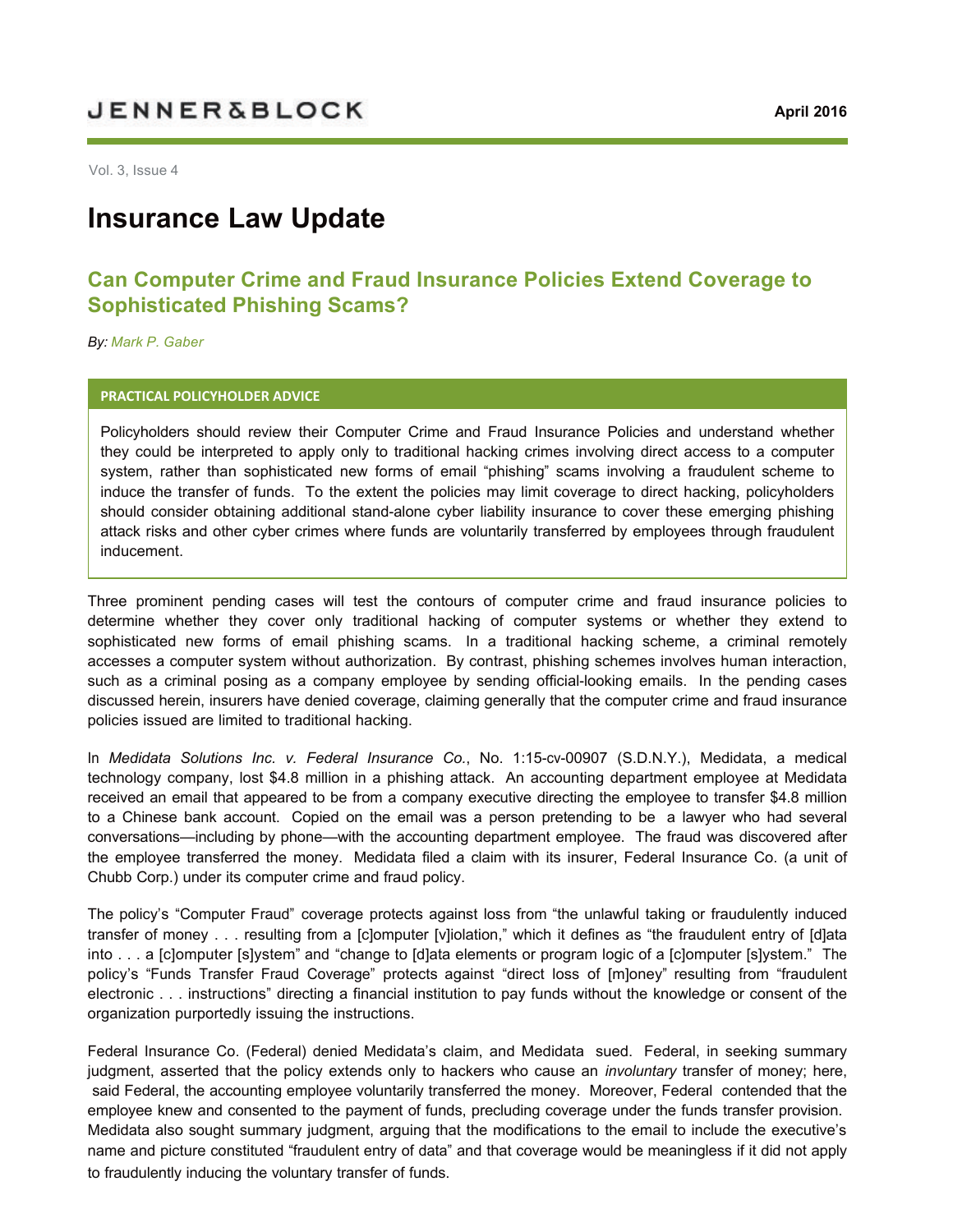On March 9, 2016, the court denied both Medidata's and Federal's motions for summary judgment, ruling that the evidentiary record was insufficient and ordering expert discovery to determine the details by which the phishing attack altered the email and how the email was received. The court's denial of Federal's motion at least suggests that the court may not be convinced by Federal's categorical denial of coverage for phishing attacks eliciting a voluntary transfer of money.

A second, similar case is pending in the Northern District of Georgia, *BitPay, Inc. v. Massachusetts Bay Insurance Co.*, No. 1:15-cv-03238 (N.D. Ga.). BitPay's CFO received an email from an imposter posing as an executive from a prominent bitcoin publication. The email directed the CFO to a website where he entered his login information for his corporate email account. The hacker then sent emails posing as the CFO to obtain bitcoin transfers from one of BitPay's clients. All told, the hacker fraudulently obtained \$1.85 million in bitcoins—a form of digital currency.

Massachusetts Bay denied BitPay's insurance claim. The "Computer Fraud" policy provides that the insurer will "pay loss of . . . 'money' . . . resulting directly from the use of any computer to fraudulently cause a transfer of that property from inside the 'premises' . . . [t]o a person . . . outside the 'premises'; or [t]o a place outside those 'premises.'" The policy further defines "money" to include bitcoins. Massachusetts Bay contends that the policy only covers fraudulent transfers that come *directly* from the *premises*, *i.e.*, from within BitPay's offices without any intervening steps. Here, says Massachusetts Bay, the hacker caused BitPay's customer to make a fraudulent transfer outside the premises. Massachusetts Bay also draws a distinction between fraudulently *causing* a transfer, which it says the policy covers, and causing a *fraudulent* transfer, which it says happened here and is not covered.

BitPay has countered, among other arguments, that "directly" refers to the type of loss (loss of the bitcoins, as opposed to consequential losses), that the policy only requires the cause of the transfer to be fraudulent, as it was here, and that the policy's express coverage of bitcoins as "money" would be illusory if they were required to be stored on "premises"—as the very nature of bitcoins is virtual.

Massachusetts Bay sought to bifurcate discovery to avoid discovery related to BitPay's bad faith claim. On March 17, 2016, the district court denied that request and ordered Massachusetts Bay to produce all responsive documents.

Finally, in another case against Federal Insurance Co., *Ameriforge Group, Inc. v. Federal Insurance Co., et al.*, No. 16-cv-377 (S.D. Tex.) an email phishing scheme has also been denied coverage. In that case, a fraudster imposing as Ameriforge's CEO sent an email to the company's accounting department instructing the transfer of \$480,000 to a Chinese bank, instructing that the task was a top priority and confidential, that a KPMG lawyer would be in contact with the employee, and that communication about the task should only occur in response to the email. After the fake lawyer called the employee, the funds were transferred.

Federal denied coverage, asserting (i) that the policy's forgery coverage was limited to forgeries of actual financial instruments and not fraudulently signed emails directing the transfer of funds; (ii) that the policy's computer fraud coverage requires a hacking event whereby unauthorized access to the computer system occurs, not merely a phishing attack through an email; and (iii) that the funds transfer fraud coverage does not cover situations in which funds are knowingly transferred, even if fraudulently induced. For purposes of these coverages, "Computer Fraud" is defined as "the unlawful taking of Money, Securities or Property resulting from a Computer Violation." "Computer Violation" is in turn defined as an unauthorized "entry into or deletion of Data from a Computer System," "change to Data elements or program logic of a Computer System, which is kept in machine readable format," or "introduction of instructions, programmatic or otherwise, which propagate themselves through a Computer System." A "Computer System" is defined to include "communication facilities," and "Data" means information contained in records, manuscripts, accounts, microfilms, tapes or other records, which are processed and stored in a Computer System."

It is too early to tell whether insurers asking courts to strictly interpret computer crime and fraud insurance policies to apply only to traditional hacking will prevail, or whether these types of policies will be broadly interpreted to also cover sophisticated new forms of phishing attacks, where company employees are fraudulently induced into transferring funds. As with most insurance cases, the result will likely turn on the specific facts and the individual policy provisions. Accordingly, these cases highlight the importance of carefully reviewing policy terms to ensure that phishing attacks—a growing source of cyber crime and fraud—are covered.

*[Mark P. Gaber](https://jenner.com/people/MarkGaber) would like to thank [Jan A. Larson](https://jenner.com/people/JanLarson) (partner, Washington, DC) for her contributions to this article.*